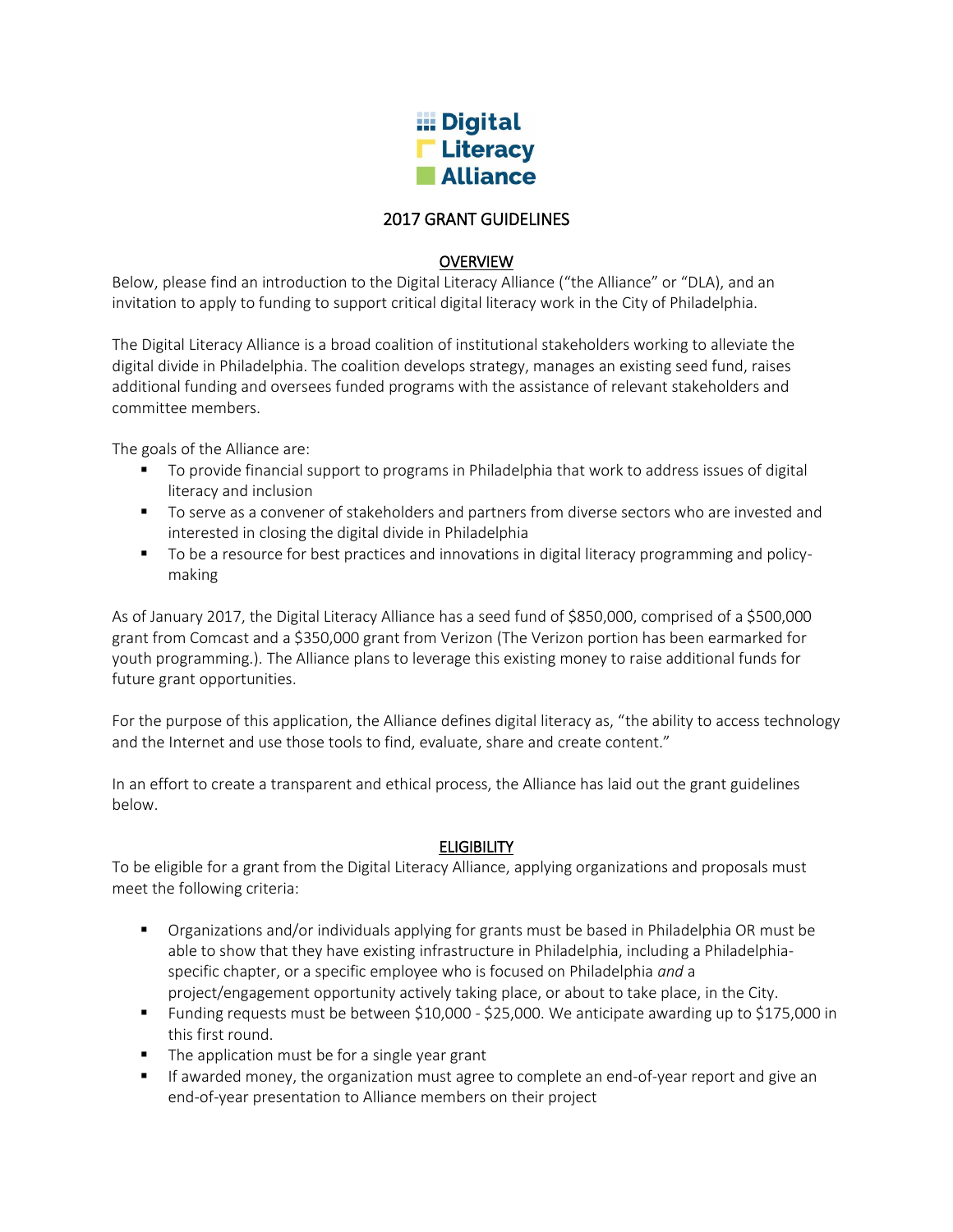# APPLICATION PROCESS AND TIMELINE

| $12:00 \text{pm}$ (Noon) -<br>March 3, 2017 | Letters of Intent are due                                                                    |
|---------------------------------------------|----------------------------------------------------------------------------------------------|
|                                             |                                                                                              |
| March 2017                                  | If necessary, Alliance members will contact select applicant organizations to gather         |
|                                             | additional information needed to support the request and clarify any questions about the     |
|                                             | LOI.                                                                                         |
| March 31, 2017                              | Applicants will be notified regarding whether or not they are invited to submit a full grant |
|                                             | proposal.                                                                                    |
| 12:00pm (Noon) -                            | Final grant applications are due.                                                            |
| April 28, 2017                              |                                                                                              |
| May 12, 2017                                | Organizations are notified of funding decisions.                                             |

# LETTER OF INTENT FORMAT

All questions concerning the Letter of Intent should be emailed to Eliza Pollack, [eliza.pollack@phila.gov.](mailto:eliza.pollack@phila.gov)

#### Submission Requirements:

LOIs MUST be submitted as PDF attachments and must be emailed to BOTH [eliza.pollack@phila.gov](mailto:eliza.pollack@phila.gov) and [andrew.buss@phila.gov](mailto:andrew.buss@phila.gov) no later than 12:00pm (Noon) on Friday, March 3, 2017.

## LOI Requirements:

- $1 3$  pages
- 12 pt. standard font
- $\blacksquare$  1 inch margins
- 1. Project Name
- 2. Project Description, including need & impact statement (300 500 words max.)
- 3. Amount Requested (must be \$10,000 \$25,000)
- 4. Who will be served? (Select as many as applicable.)
	- **•** Youth
	- **Seniors**
	- **New Americans**
	- Returning citizens
	- **Low-literacy persons**
	- **English-language learners**
	- **E** Low-income families and individuals
	- **Other (please be specific)**
- 5. What *primary* program area does your proposal address? Please choose one.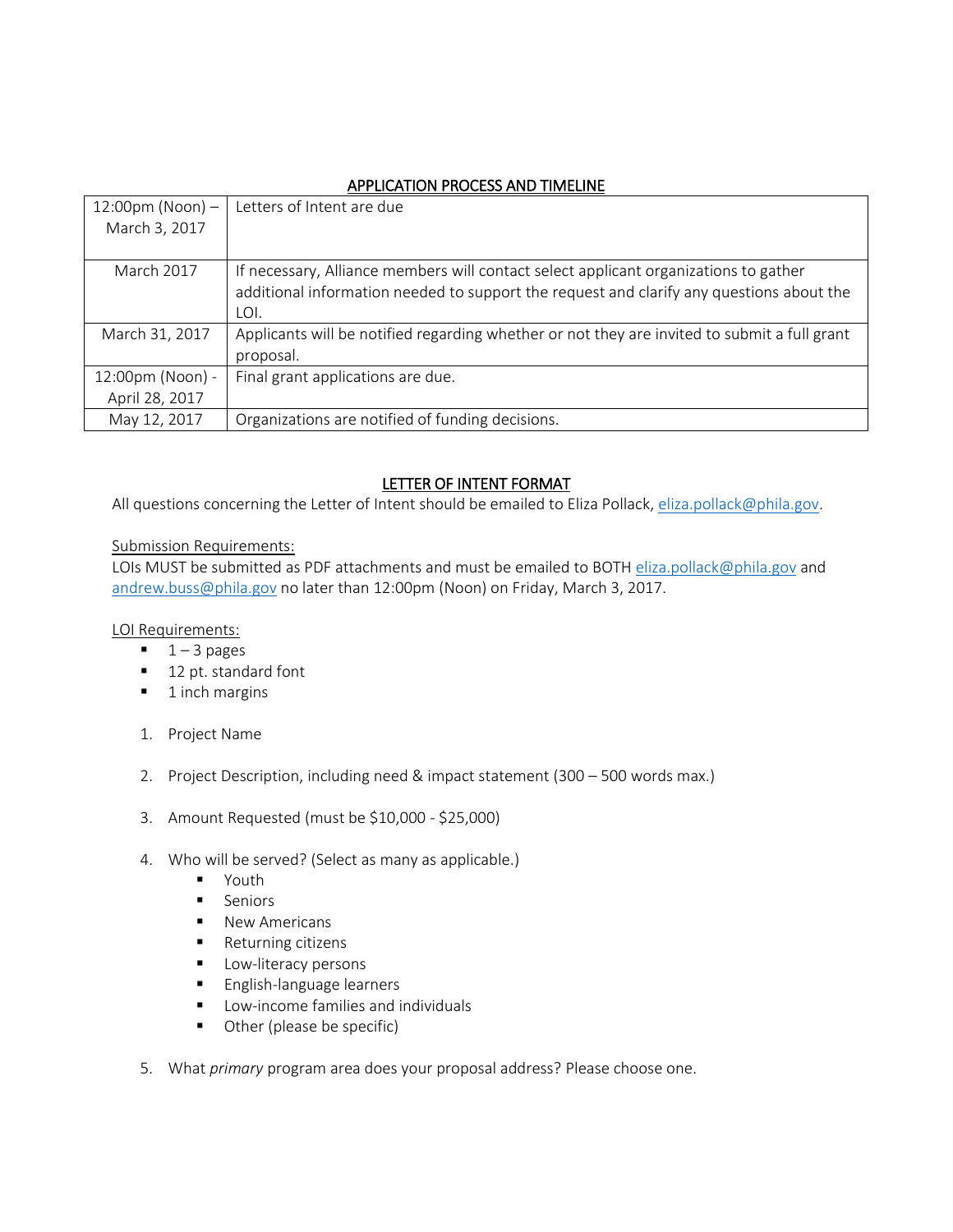- General access Providing opportunities to use computers, laptops and other devices and/or the Internet to people who have limited access on their own.
- Education Helping youth and/or adults accomplish "traditional" education goals, including but not limited to math and reading, homework assistance, high school equivalency preparation and completion and post-secondary education attainment.
- Job readiness Preparing people to enter or re-enter the workforce by providing resume help, interview practice, application help, etc. and/or teaching people skills that are necessary to succeed in the workplace.
- **F** Real world skill-building Teaching people how to navigate the increasing trend of "life necessities" like health care, banking, insurance and utilities moving to online and techbased platforms and connecting them to new and necessary programs in this space.
- **Computer basics Coaching people in how to use basic computer programs and** functions, like typing, Microsoft, email, etc.
- **Innovative contextualized learning Taking a unique, innovative approach to digital** literacy by teaching technology in partnership with another topic area, i.e. combining technology skills with cooking, or bike safety.
- 6. Brief Budget Narrative: Please describe the annual income of your organization, where you get your resources, and how plan to spend the grant funding. (200 words max.)
- 7. Organizational Capacity: Please explain how you and/or your organization have the capacity, expertise and experience necessary to successfully implement this project. (200 – 300 words max.)
- 8. Optional: Please feel free to include any additional collateral (i.e. press coverage, printed materials, videos, etc.) that you feel helps explain your proposed project and/or organizational mission or capacity. *Applicants who do not submit anything will not be penalized.*

# PLEASE NOTE, LETTERS OF INTENT WILL BE EVALUATED BY THE DIGITAL LITERACY ALLIANCE AND A SELECT GROUP WILL BE INVITED TO SUBMIT FULL PROPOSALS.

#### ------------------------------------------------------------------------------------------------------------------------------------------ PROPOSAL FORMAT

*All organizations who are invited to submit a full proposal will receive specific instructions regarding the process and requirements in late March 2017.*

- 1. Executive Summary (no more than 1 page)
	- Explain what you hope to accomplish and how, why you/your organization is the right entity to execute this project and what impact you hope to have on Philadelphia and/or its citizens
- 2. Program Narrative
	- Name the team that will implement the project and briefly list their respective roles and qualifications
	- **Describe the project and the current concern it is working to resolve**
	- State what will change as a result of your project
	- Explain if a grant from the Alliance would help you leverage additional funding
- 3. Timeline
	- **Describe the start and end date of the project and any major milestones**